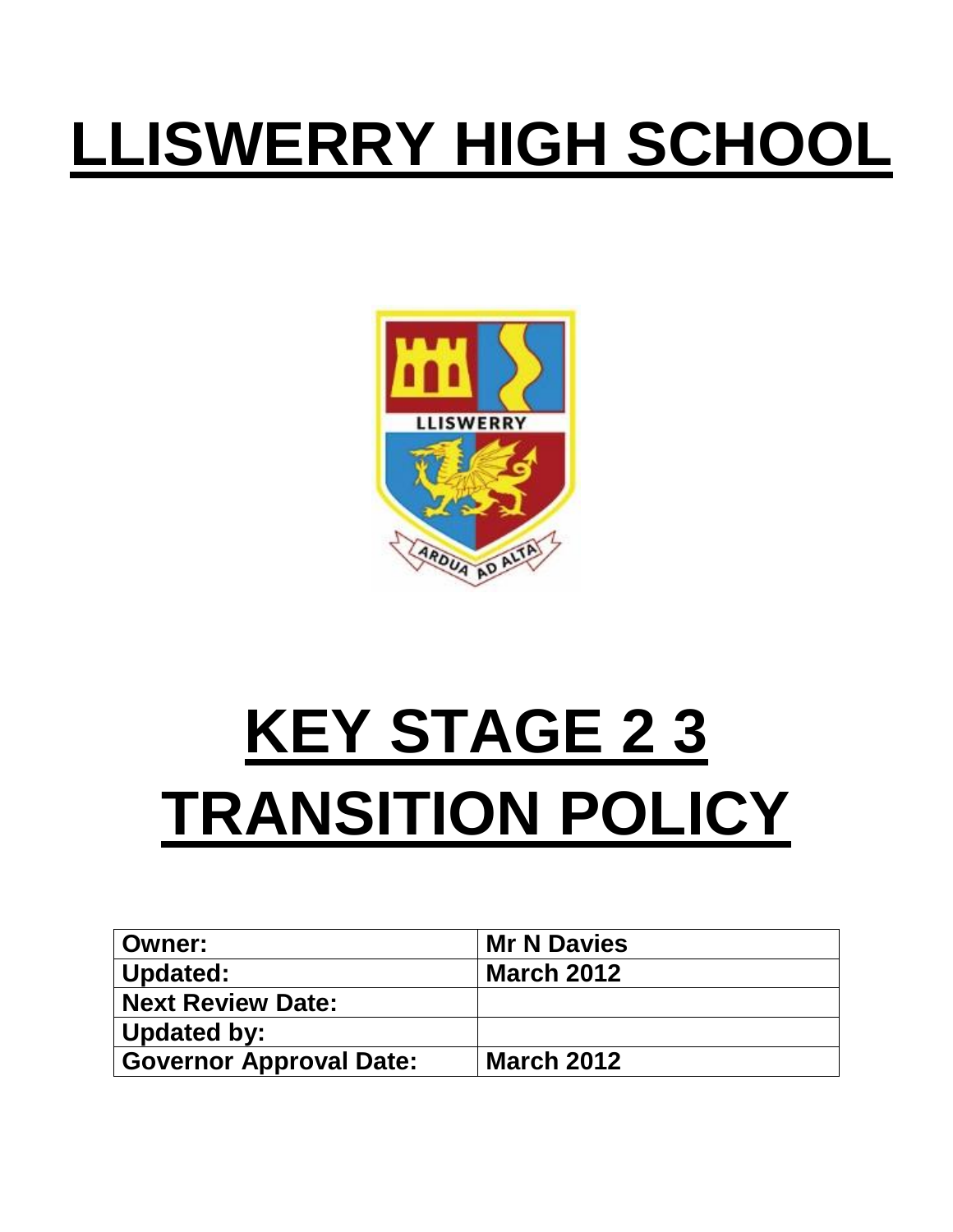#### **LLISWERRY HIGH SCHOOL KEY STAGE 2/3 TRANSITION PLAN (2019 – 2020)**

This plan represents a commitment on the part of a partnership of schools, known as the Lliswerry Cluster, to work together to ensure a seamless transition for pupils as they progress from the primary to the secondary phase of their education. The partnership/cluster comprises the following schools:

- **•** Lliswerry Primary School
- Maindee Primary School
- Somerton Primary School
- St Andrew's Primary School
- Glan Llyn Primary School
- Lliswerry High School

#### **Transition Management/Coordination**

Responsibility for the development, managing the implementation and review & evaluation of the plan rests with the Headteachers of the above schools, who formally meet on at least two occasions every term. They are supported in this work by the High School's Key Stage 2/3 Transition Co-ordinator, who has principal responsibility for ensuring that the aims, policies and priorities agreed by the Headteachers are effectively actioned. Support is also provided by members of the LA's School Improvement and Inclusion team.

### **Aims**

The aims of the partnership/cluster are to:

- Achieve continuity and progression in terms of the content and delivery of the curriculum and, in turn, the academic development and achievement of pupils
- Prepare Key Stage 2 pupils and their parents/carers for the transfer process and to minimise the concerns that they may have regarding the move to the larger and more complex environment of the High School
- Promote the continued social and personal development of pupils
- Ensure the availability and effective use of relevant pupil transfer data
- Share expertise and resources
- Ensure that staff are fully aware of the 'other phase' particularly in terms of practice, methodology and pupil experience
- Contribute to the development in the community of a shared understanding of the education processes and of their values and importance.

The translation of these aims into practice is achieved in the following ways:

# **A Joint Curriculum Planning & Development**

This currently includes,

(i) Key Stage 2/3 Bridging Units in English (with an emphasis on PSHE), Mathematics and Welsh, where specific pieces of work are begun towards the end of Year 6 and completed at the start of Year 7. There is cross-phase teacher planning, preparation and delivery of these units.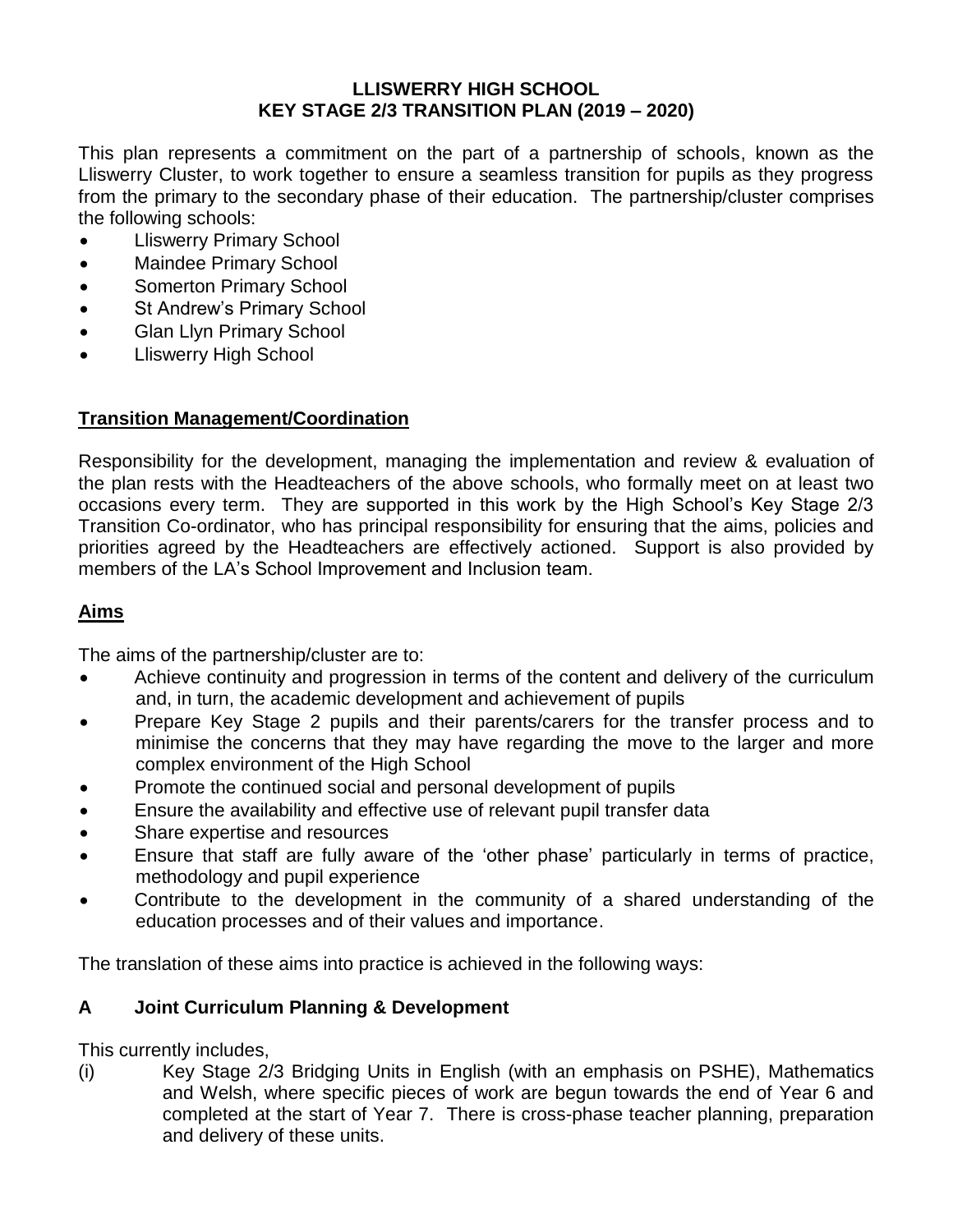- (ii) The joint planning and/or sharing of information relating to schemes of work, teaching strategies and assessment procedures, particularly in relation to the core subjects, by primary and secondary colleagues.
- (iii) Joint training sessions/courses for both teaching staff and learning support assistants.

During the period 2011 to 2013, it is planned to continue with and further develop the above with particular emphasis on ensuring that curriculum continuity and progression extends beyond the core subjects to include the foundation subjects. It is also planned to focus on Literacy and Numeracy support and intervention programmes and the Skills Framework. The Bridging Units will be reviewed as necessary and the High School will develop the work started in 2009-10 to review its Year 7 curriculum to ensure continuity with the Cluster's Key Stage 2 curriculum, taking note of issues such as the thematic approach and the International Primary Curriculum.

# **B Continuity in Teaching & Learning and Classroom Organisation & Management Strategies**

This currently involves,

- (i) Visits of High School staff, particularly those new to the school, to partner primary schools to become familiar with teaching & learning strategies, especially for Literacy and Numeracy, and assessment and classroom management practices.
- (ii) The provision of training sessions for both teaching staff and learning support assistants, particularly in relation to Literacy and Numeracy teaching & learning strategies at Key Stage 2.
- (iii) The use of the High School's facilities & resources by the partner primary schools for example, Design Technology, Sport, Music, Drama.
- (iv) A focus for literacy and learner profiles in English and Welsh.

During the period 2019 to 2020, it is planned to continue with and further develop the above.

# **C Consistency in Assessment and Monitoring and the Tracking of Pupils' Progress**

This currently includes,

- (i) Staff from both phases working together, with support & guidance from LA Advisers, to develop and use common assessment portfolios and learner profiles, particularly in the core subjects and Welsh. The aims are to achieve consistency across all of the partner primary schools in the criteria used to award specific attainment levels and to enable the High School to plan appropriate progression.
- (ii) The partner primary schools providing the High School with a range of assessment & attainment data, including Key Stage 2 Teacher Assessments and NFER standardised test scores, (CATs, Progress in English etc), together with information relating to pupils' attendance and behaviour. These are used to facilitate the composition of teaching groups, the identification of individual pupils' strengths and weaknesses, the setting of individual pupils' performance targets and for monitoring and support processes.
- (iii) The partner primary schools providing examples of pupils' Year 6 work, including a piece of extended writing which is placed in their Year 7 exercise books in all subjects. These examples are intended to serve as a reference point or baseline, against which progress and achievement can be monitored.
- (iv) The collection for every Year 7 pupil, on a termly basis, of data relating to effort and attainment in all subjects. This is used by form tutors and pastoral staff to monitor pupils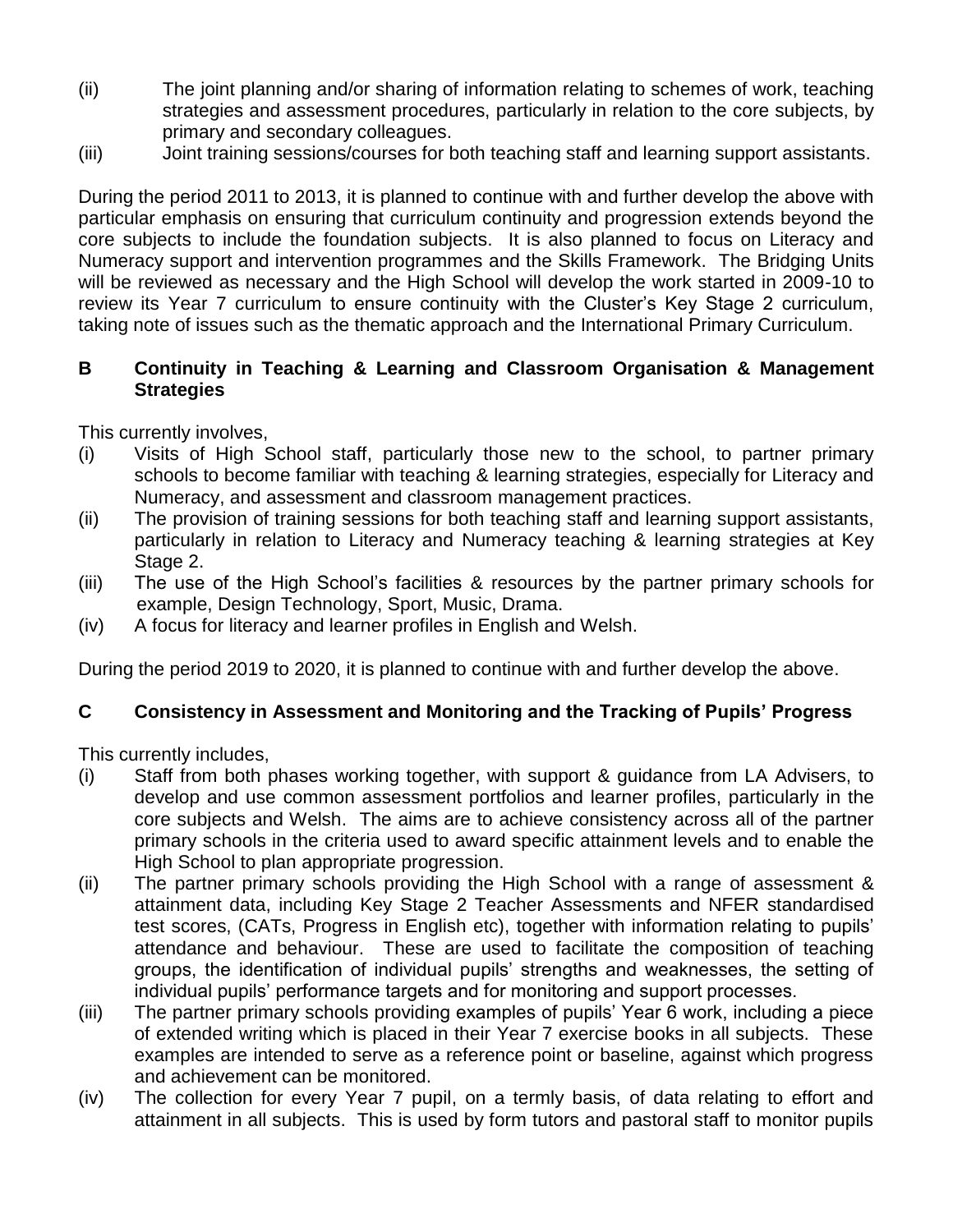progress in relation to their targets and is also fed back to primary colleagues to further aid the identification of achievement and underachievement.

- (v) Meetings of the cluster's ALNCOs to consider and develop common pupil assessment and support processes.
- (vi) In the two terms prior to transfer, meetings and discussions involving relevant staff, Year 6 class teachers, Head of Year 7, ALNCOs, form tutors etc, - in order to build up a detailed profile of the academic, social and personal development and needs of Year 6 pupils. The pupils also contribute directly to this process via a Pastoral Bridging Unit, which is reviewed with their form tutor on a number of occasions throughout Year 7.

During the period 2019 to 2020, it is planned to continue with and further develop the above. With the extension of Teacher Assessment at Key Stage 2 to include the foundation subjects, there is also the intention to begin to develop common assessment portfolios for those subjects.

# **D Introduction, Induction & Support of Pupils and their Parents to the High School**

This currently includes,

- (i) Joint concerts and opportunities for primary school pupils to attend High School music/drama productions.
- (ii) The High School's annual Open Evening and New Parents Evening to which pupils and their parents are invited.
- (iii) Specialist Curriculum Days for Years 5 and 6 pupils, e.g. Creative/Performing Arts, Science, Technology and Modern Foreign Languages.
- (iv) The holding, in the middle of the Autumn Term, of a meeting for Year 7 parents, form tutors and senior staff to discuss 'settling in' processes and to confirm achievement targets.

During the period 2019 to 2020, it is planned to continue with and further develop the above. The work of the specialist team of Year 7 tutors will, for example, have an emphasis on supporting pupils to improve their undertaking of homework, the implementation in Year 7 of Building Learning Power strategies and the development of Key Skills.

# **E Consistency in Schools' Policies**

Over the last few years, the Headteachers and senior managers of the cluster's schools have worked closely together on the sharing and development of elements of commonality in a range of policies. These have included,

- Anti-Bullying
- Pupil Attendance
- Behaviour and Discipline
- Equal Opportunities/Multi-Cultural Education
- Child Protection
- Home-School Agreement
- Sex and Relationship Education

This work is viewed as important in terms of helping to create a common ethos & identity among the cluster's schools and in turn, supporting cross-phase transition. It will therefore continue during the period 2011 to 2013, with policies being reviewed at regular intervals by the Headteachers at their half-termly meetings.